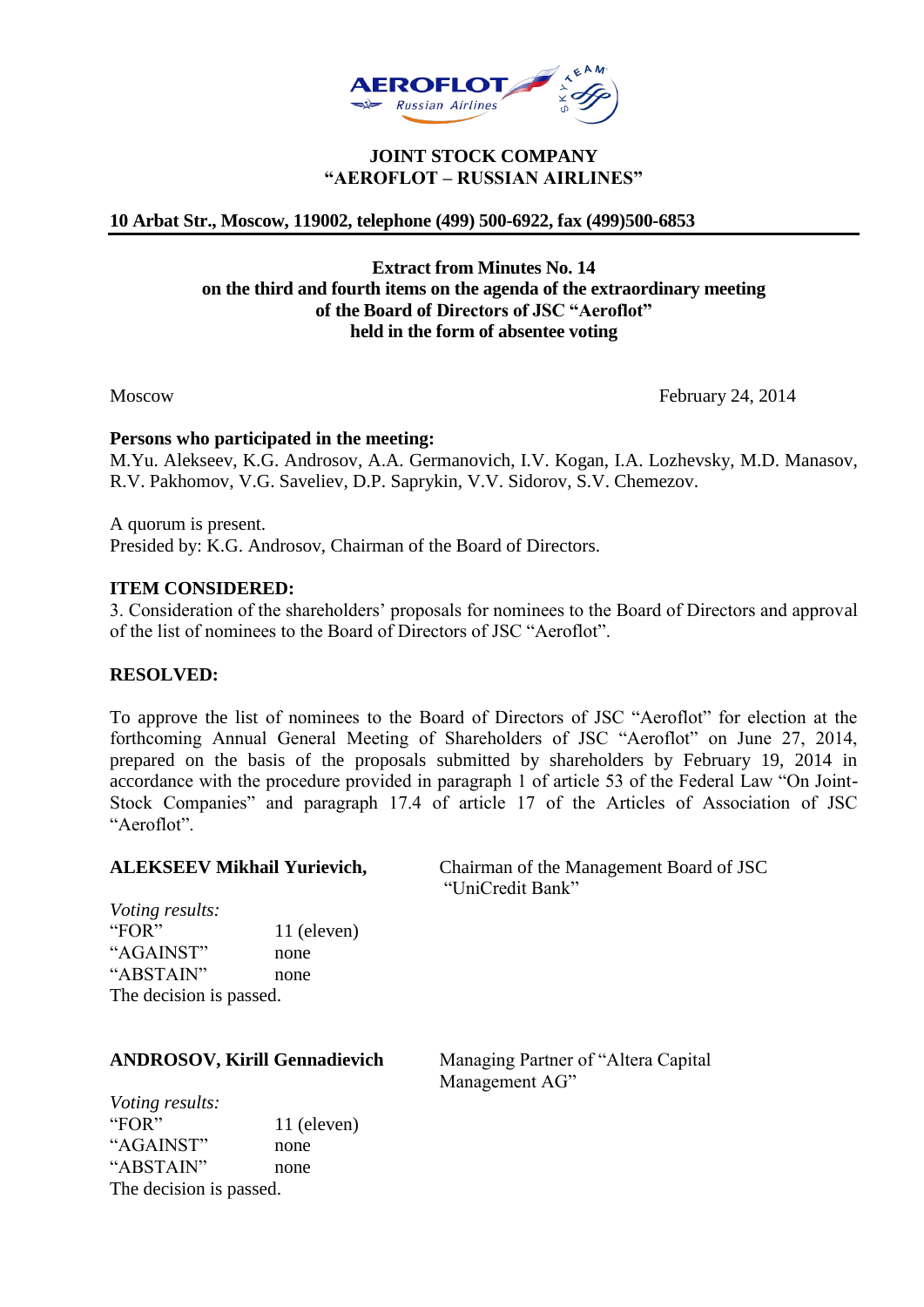| <b>KAMENSKOY, Igor Aleksandrovich</b>                                                                                        |                                 | Managing Director of LLC "Renaissance Capital -<br>Financial Consultant"                                                                |
|------------------------------------------------------------------------------------------------------------------------------|---------------------------------|-----------------------------------------------------------------------------------------------------------------------------------------|
| Voting results:<br>"FOR"<br>"AGAINST"<br>"ABSTAIN"<br>The decision is passed.                                                | $10$ (ten)<br>none<br>$1$ (one) |                                                                                                                                         |
| <b>KOGAN, Igor Vladimirovitch</b>                                                                                            |                                 | Deputy Chairman of the Board of Directors of JSC<br>"Nordea Bank"                                                                       |
| Voting results:<br>"FOR"<br>"AGAINST"<br>"ABSTAIN"<br>The decision is passed.                                                | $10$ (ten)<br>none<br>$1$ (one) |                                                                                                                                         |
| <b>MANASOV, Marlen Dzheraldovich</b>                                                                                         |                                 | Individual Entrepreneur Manasov Marlen<br>Dzheraldovich                                                                                 |
| Voting results:<br>"FOR"<br>"AGAINST"<br>"ABSTAIN"<br>The decision is passed.                                                | 11 (eleven)<br>none<br>none     |                                                                                                                                         |
| <b>PAKHOMOV, Roman Viktorovich</b>                                                                                           |                                 | General Director of JSC "Aviacapital- Service"                                                                                          |
| <i>Voting results:</i><br>"FOR"<br>"AGAINST"<br>"ABSTAIN"<br>The decision is passed.                                         | 11 (eleven)<br>none<br>none     |                                                                                                                                         |
| <b>PESKOV, Dmitry Nikolaevich</b>                                                                                            |                                 | Director of Young Professionals, Autonomous<br>Non-Profit Organization<br>"Agency for Strategic Initiatives to Promote<br>New Projects" |
| <i>Voting results:</i><br>"FOR"<br>"AGAINST"<br>"ABSTAIN"<br>The decision is passed.                                         | $9$ (nine)<br>none<br>$2$ (two) |                                                                                                                                         |
| <b>SAVELIEV, Vitaly Gennadievich</b><br><i>Voting results:</i><br>"FOR"<br>"AGAINST"<br>"ABSTAIN"<br>The decision is passed. | 11 (eleven)<br>none<br>none     | General Director of JSC "Aeroflot"                                                                                                      |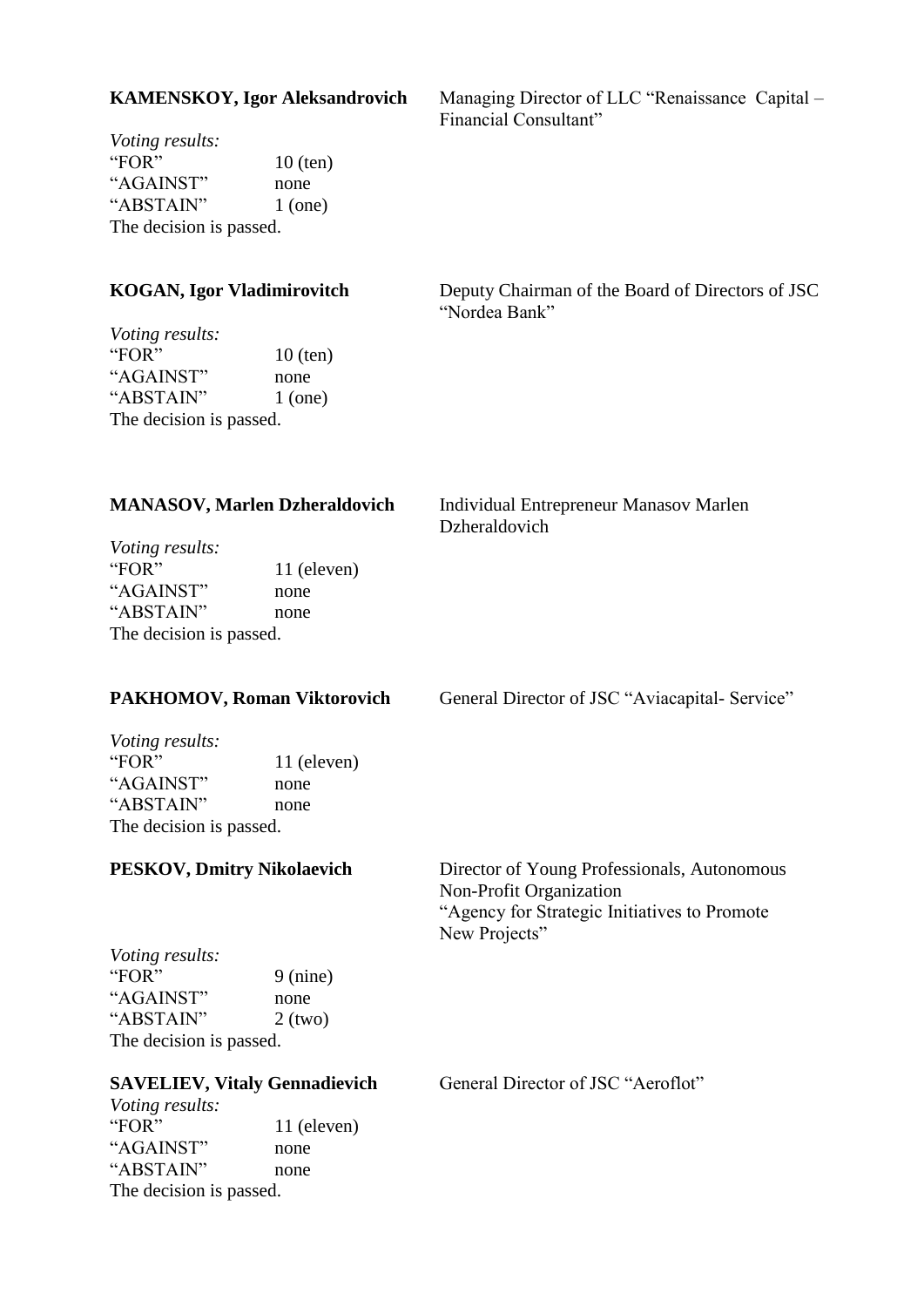*Voting results:* "FOR"  $10$  (ten) "AGAINST" none "ABSTAIN" 1 (one) The decision is passed.

**SAPRYKIN, Dmitry Petrovich** JSC "Aeroflot" Deputy General Director for Sales and Property Matters

| <b>SIDOROV, Vasily Vasilievich</b>                                                   |                                 | General Director of LLC "Agency of Recapitalization<br>of Infrastructure and Long-Term Assets"                                                                                  |
|--------------------------------------------------------------------------------------|---------------------------------|---------------------------------------------------------------------------------------------------------------------------------------------------------------------------------|
| Voting results:<br>"FOR"<br>"AGAINST"<br>"ABSTAIN"<br>The decision is passed.        | 11 (eleven)<br>none<br>none     |                                                                                                                                                                                 |
| <b>SKVORTSOV, Sergey Viktorovich</b>                                                 |                                 | Managing Director for Investments of the State<br>Corporation for Support of the Development,<br>Production and Export of Hi-Tech Industrial Products<br>"Rostekhnologii"       |
| <i>Voting results:</i><br>"FOR"<br>"AGAINST"<br>"ABSTAIN"<br>The decision is passed. | $10$ (ten)<br>none<br>$1$ (one) |                                                                                                                                                                                 |
| FEDOROV, Alexei Innokentievich                                                       |                                 | Managing Director for Aviation Projects of the State<br>Corporation for Support of the Development,<br>Production and Export of Hi-Tech Industrial Products<br>"Rostekhnologii" |
| Voting results:<br>"FOR"<br>"AGAINST"<br>"ABSTAIN"<br>The decision is passed.        | $9$ (nine)<br>none<br>$2$ (two) |                                                                                                                                                                                 |
| <b>CHEMEZOV, Sergey Viktorovich</b>                                                  |                                 | General Director of the State Corporation for Support<br>of the Development, Production and Export of Hi-Tecl<br>Industrial Products "Rostekhnologii"                           |

*Voting results:*  $11$  (eleven) "AGAINST" none "ABSTAIN" none The decision is passed.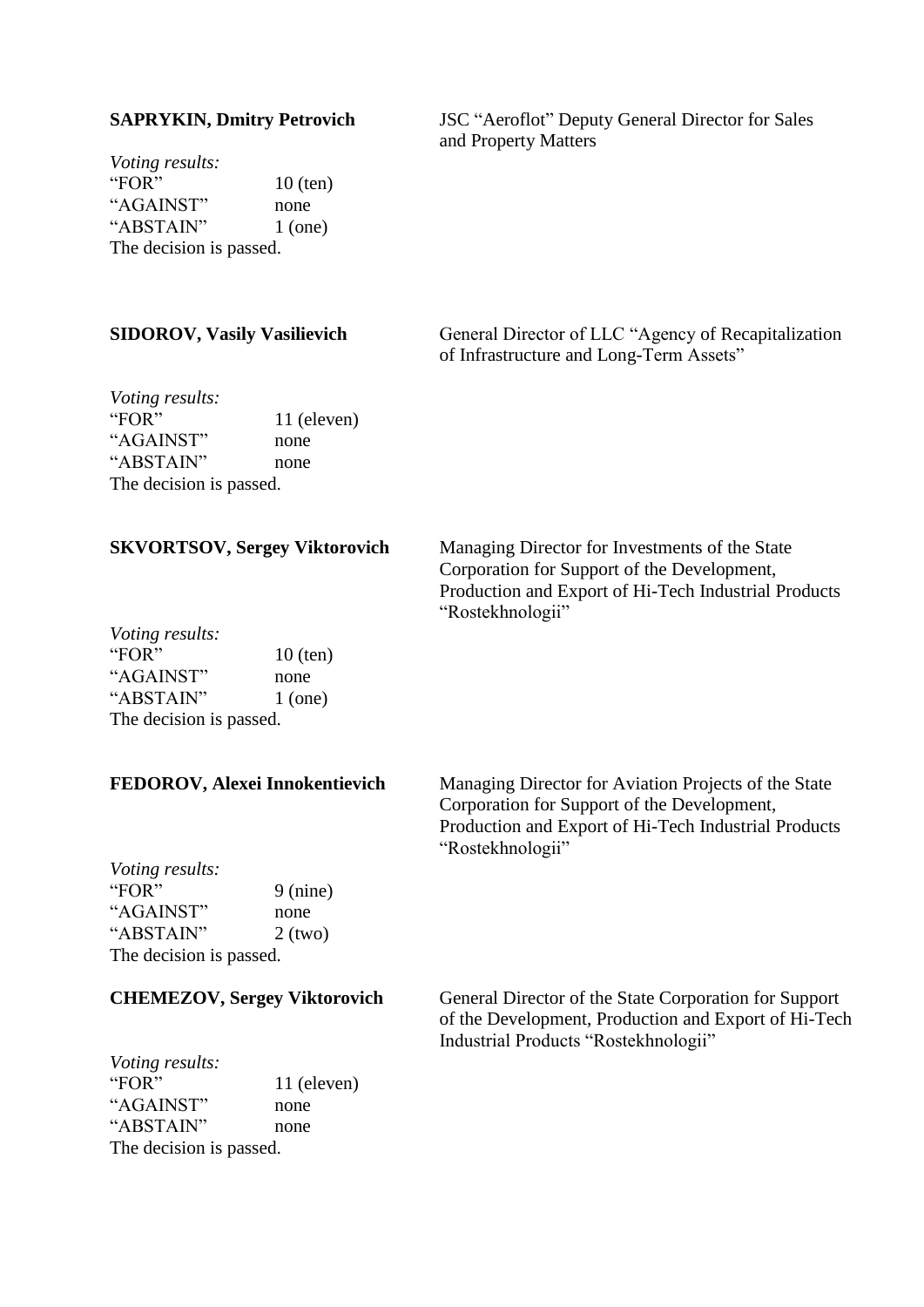# **ITEM CONSIDERED:**

4. Consideration of the shareholders' proposals for nominees to the Audit Commission and approval of the list of nominees to the Audit Commission of JSC "Aeroflot".

# **RESOLVED:**

To approve the list of nominees to the Audit Commission of JSC "Aeroflot" for election at the forthcoming Annual General Meeting of Shareholders of JSC "Aeroflot" on June 27, 2014, prepared on the basis of the proposals submitted by shareholders by February 19, 2014 in accordance with the procedure provided in paragraph 1 of article 53 of the Federal Law "On Joint-Stock Companies" and paragraph 17.4 of article 17 of the Articles of Association of JSC "Aeroflot".

**BELIKOV, Igor Vladimirovich** Director of Nonprofit Partnership "Russian Institute of Directors"

*Voting results:* "FOR" 11 (eleven) "AGAINST" none "ABSTAIN" none The decision is passed.

*Voting results:* "FOR"  $10$  (ten) "AGAINST" none " $ABSTAIN"$  1 (one) The decision is passed.

*Voting results:* "FOR" 11 (eleven) "AGAINST" none "ABSTAIN" none The decision is passed.

*Voting results:* "FOR" 11 (eleven) "AGAINST" none "ABSTAIN" none The decision is passed.

*Voting results:* "FOR" 11 (eleven) "AGAINST" none "ABSTAIN" none

**DYEMINA, Marina Kimovna** Deputy Director of JSC "Aeroflot" Internal Audit Department

**MIKHINA, Marina Vitalievna Advisor to the Head of "Rosimuschestvo"** 

**SLIGUN, Natalia Anatolievna** Deputy Division Manager, Head of Department of "Rosimuschestvo"

**SOROKIN, Mikhail Vladimirovich** Chief Specialist/Expert at "Rosimuschestvo" Department